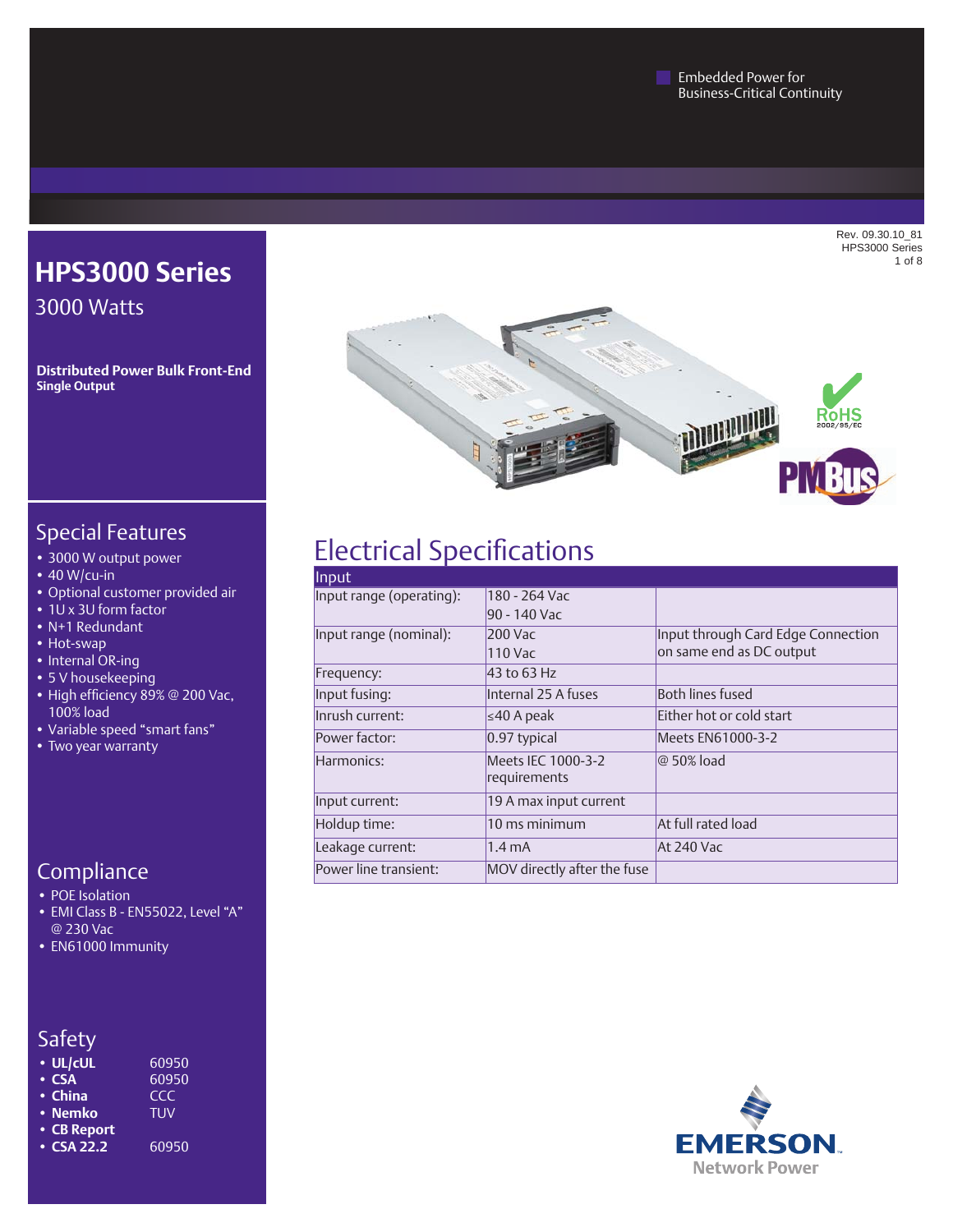230 Vac Efficiency

Rev. 09.30.10\_81 HPS3000 Series 2 of 8



| Output                                     |                                                                  |                                                                                 |
|--------------------------------------------|------------------------------------------------------------------|---------------------------------------------------------------------------------|
| Output rating                              | 48 V @ 62.0 A                                                    | 180 - 264 Vac                                                                   |
|                                            | 5 Vsb @ 3.0 A                                                    |                                                                                 |
|                                            | 48 V @ 29.4 A                                                    | 90 - 140 Vac                                                                    |
|                                            | 5V@3A                                                            |                                                                                 |
| Set point                                  | 48 V                                                             | Programmable ±10% through I <sup>2</sup> C serial bus                           |
| Total regulation range                     | $48 V \pm 10%$<br>$5 Vsb \pm 4%$                                 | Line/load/transient when measured at output connection                          |
| <b>Rated load</b>                          | 3000 W maximum @ 200 Vac Input<br>1500 W maximum @ 110 Vac Input | No derating over operating temp range                                           |
| Minimum load                               | 48 V @ 0.0 A<br>5 Vsb @ 0.0 A                                    | No loss of regulation                                                           |
| Output noise                               | $480$ mV max P-P                                                 | 48 V output                                                                     |
|                                            | 100 mV max P-P                                                   | 5 Vsb output                                                                    |
|                                            |                                                                  | Measured with a 0.1µF Ceramic and 10 µF Tantalum capacitor on any               |
| Output voltage overshoot                   | $+5%$ maximum                                                    | input<br>Nominal Voltage Setting                                                |
|                                            | 5% maximum deviation                                             |                                                                                 |
| Transient response                         |                                                                  | 50% load step @ 1 A/us<br>Step load valid between 10% to 100% of output rating. |
| Max units in parallel                      | Up to $4$                                                        | Total power in 1U 19" rack is 12 KW                                             |
| Short circuit protection                   | 120% - 130% of rated output                                      | Output to return                                                                |
| Output isolation                           | Per POE specs                                                    | >2000 Vac                                                                       |
| Forced load sharing                        | Within 10% of all shared outputs                                 | Digital sharing control                                                         |
| Over current protection (OCP) 120% to 130% |                                                                  | 48 V output                                                                     |
|                                            | 100% to 125%                                                     | 5 Vsb output                                                                    |
| Over voltage protection (OVP) 110% to 120% |                                                                  | 48 V output                                                                     |
|                                            | 110% to 125%                                                     | 5 Vsb output                                                                    |
| Over temperature protection                | 10 - 15 deg C above safe                                         | Both PFC and output converter monitored                                         |
|                                            | operating area                                                   | 5 Vsb will operate under overtemperature condition.                             |
|                                            |                                                                  | Built in hysteresis                                                             |

# Environmental Specifications

| Vibration/Shock:             | Non-operational 5G Sine sweep from 5 Hz to 500 Hz, dwelling at resonant frequencies for 1 hour each |
|------------------------------|-----------------------------------------------------------------------------------------------------|
| Operating temperature:       | $-10°$ to $+40°$ C                                                                                  |
| Storage Temperature:         | $-40°$ to +85 °C                                                                                    |
| Cooling                      | External fans with Fan Fail and Fan Speed control                                                   |
| Operating Relative Humidity: | 5% to 95% non-condensing                                                                            |
| Storage Relative Humidity:   | 5% to 95% non-condensing                                                                            |
| Operating Altitude           | Up to 10,000 feet above sea level                                                                   |
| Storage Altitude:            | Up to 30,000 feet above sea level                                                                   |
| RoHS Compliant:              | Yes.                                                                                                |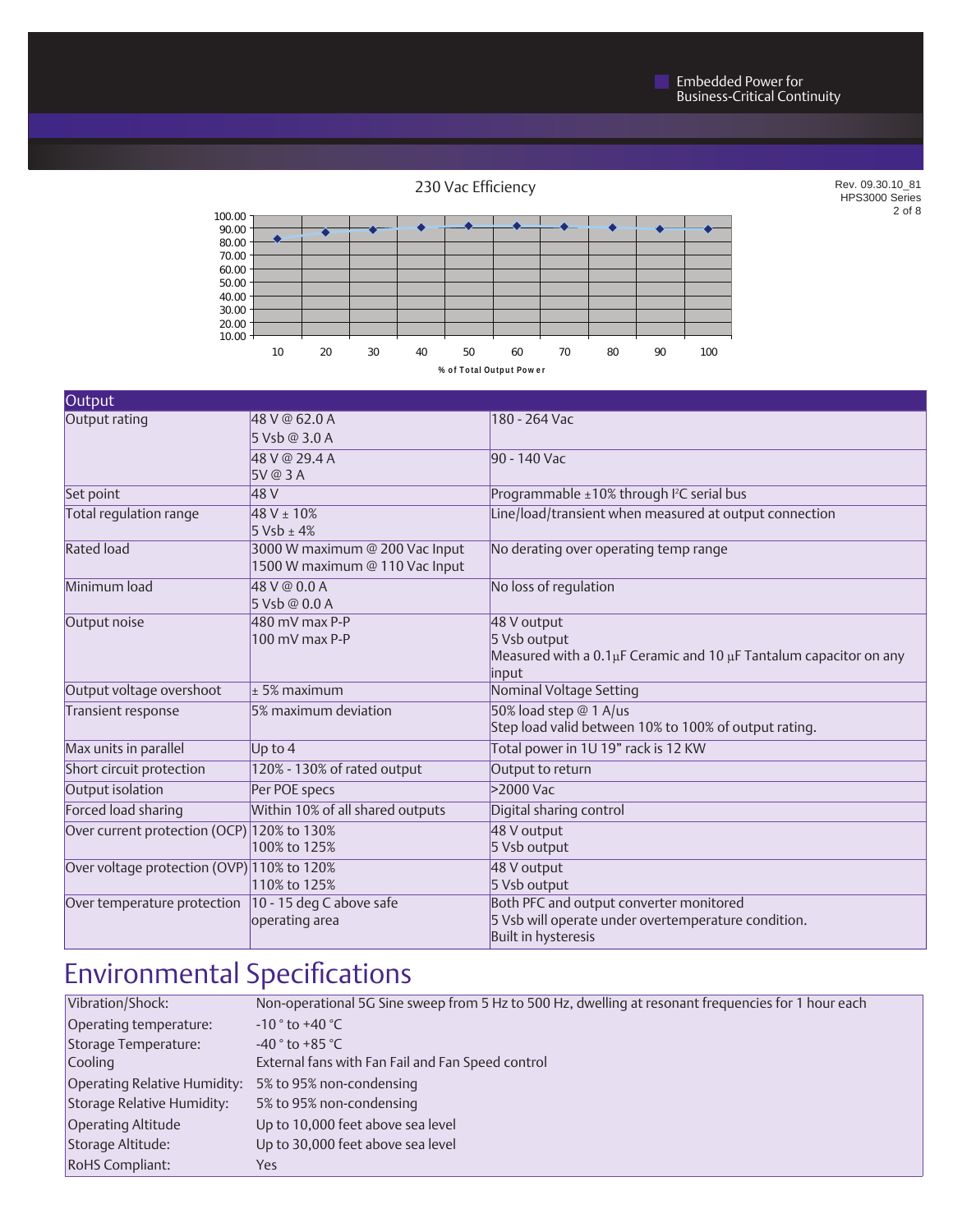# Module Information

(All units in mm)











Rev. 09.30.10\_81 HPS3000 Series 3 of 8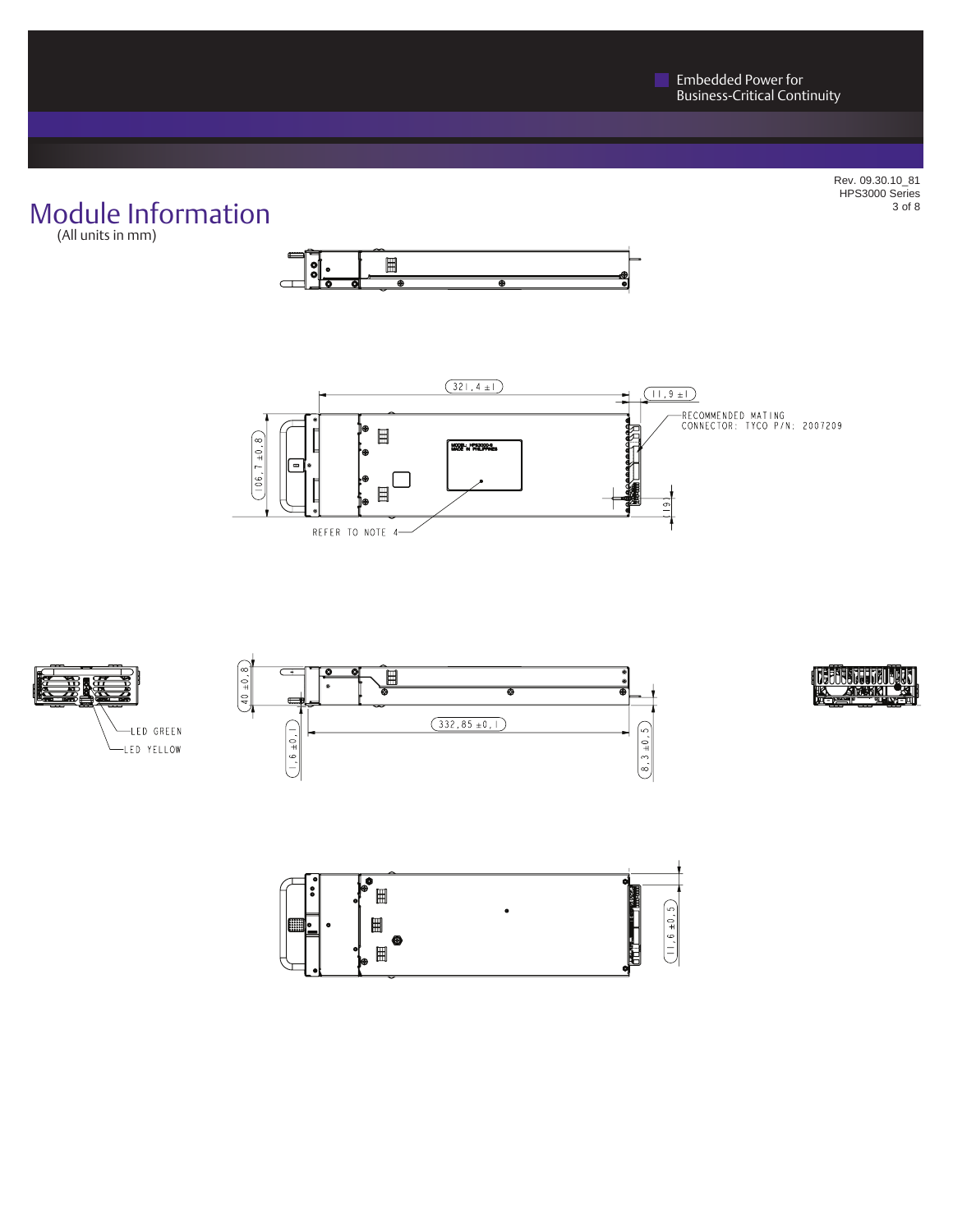# Pin Assignments

| <b>Bottom</b> | <b>lop</b> |
|---------------|------------|
|---------------|------------|

| Pin                              |  |
|----------------------------------|--|
| <b>AC LINE</b><br>$\mathbf{1}$   |  |
| <b>AC LINE</b><br>$\overline{2}$ |  |
| 3<br>n.c.                        |  |
| <b>AC NEUTRAL</b><br>4           |  |
| 5<br><b>AC NEUTRAL</b>           |  |
| 6<br>n.c.                        |  |
| 7<br>n.c.                        |  |
| 8<br>n.c.                        |  |
| 9<br>+48 Vdc out                 |  |
| 10 +48 Vdc out                   |  |
| 11<br>+48 Vdc out                |  |
| 12 +48 Vdc out                   |  |
| 13 +48 Vdc out                   |  |
| 14 +48 Vdc out                   |  |
| 15 +48 Vdc out                   |  |
| $16$ +48 Vdc RTN                 |  |
| 17 +48 Vdc RTN                   |  |
| 18 +48 Vdc RTN                   |  |
| 19 +48 Vdc RTN                   |  |
| 20 +48 Vdc RTN                   |  |
| +48 Vdc RTN<br>21                |  |
| 22 +48 Vdc RTN                   |  |
| $23$ n.c.                        |  |
| 24 V_STBY                        |  |
| STBY_RTN_SENSE<br>25             |  |
| 26 PRESENT#                      |  |
| 27 <sup>1</sup><br>DCOK/PWOK#    |  |
| 28<br><b>SDA</b>                 |  |
| 29<br><b>HVCC</b>                |  |
| 30 PSON#                         |  |
| 31 #ALERT                        |  |
| 32<br><b>ISHARE</b>              |  |

| Top    |                      |
|--------|----------------------|
| Pin    |                      |
|        | 64 AC LINE           |
|        | 63 AC LINE           |
|        | 62   n.c.            |
|        | 61 AC NEUTRAL        |
|        | <b>60 AC NEUTRAL</b> |
|        | 59 n.c.              |
|        | 58   n.c.            |
|        | 57   n.c.            |
|        | 56 +48 Vdc out       |
|        | 55 +48 Vdc out       |
|        | 54 +48 Vdc out       |
| 53.    | +48 Vdc out          |
|        | 52 +48 Vdc out       |
|        | 51 +48 Vdc out       |
|        | 50 +48 Vdc out       |
|        | 49 +48 Vdc RTN       |
| 48     | $+48$ Vdc RTN        |
| 47     | +48 Vdc RTN          |
|        | 46 +48 Vdc RTN       |
|        | 45 +48 Vdc RTN       |
|        | 44 +48 Vdc RTN       |
| 43     | $+48$ Vdc RTN        |
|        | 42   n.c.            |
|        | 41 SYS GND           |
|        | 40 STBY_SENSE        |
|        | 39 ACOK#             |
| 38     | SMBUS_ALERT_OUT      |
| 37     | <b>SCL</b>           |
| 36 IA2 |                      |
|        | 35 PSKILL            |
| 34 A1  |                      |
| 33     | A <sub>0</sub>       |
|        |                      |







RECOMMENDED PC BOARD HOLE LAYOUT



Rev. 09.30.10\_81 HPS3000 Series 4 of 8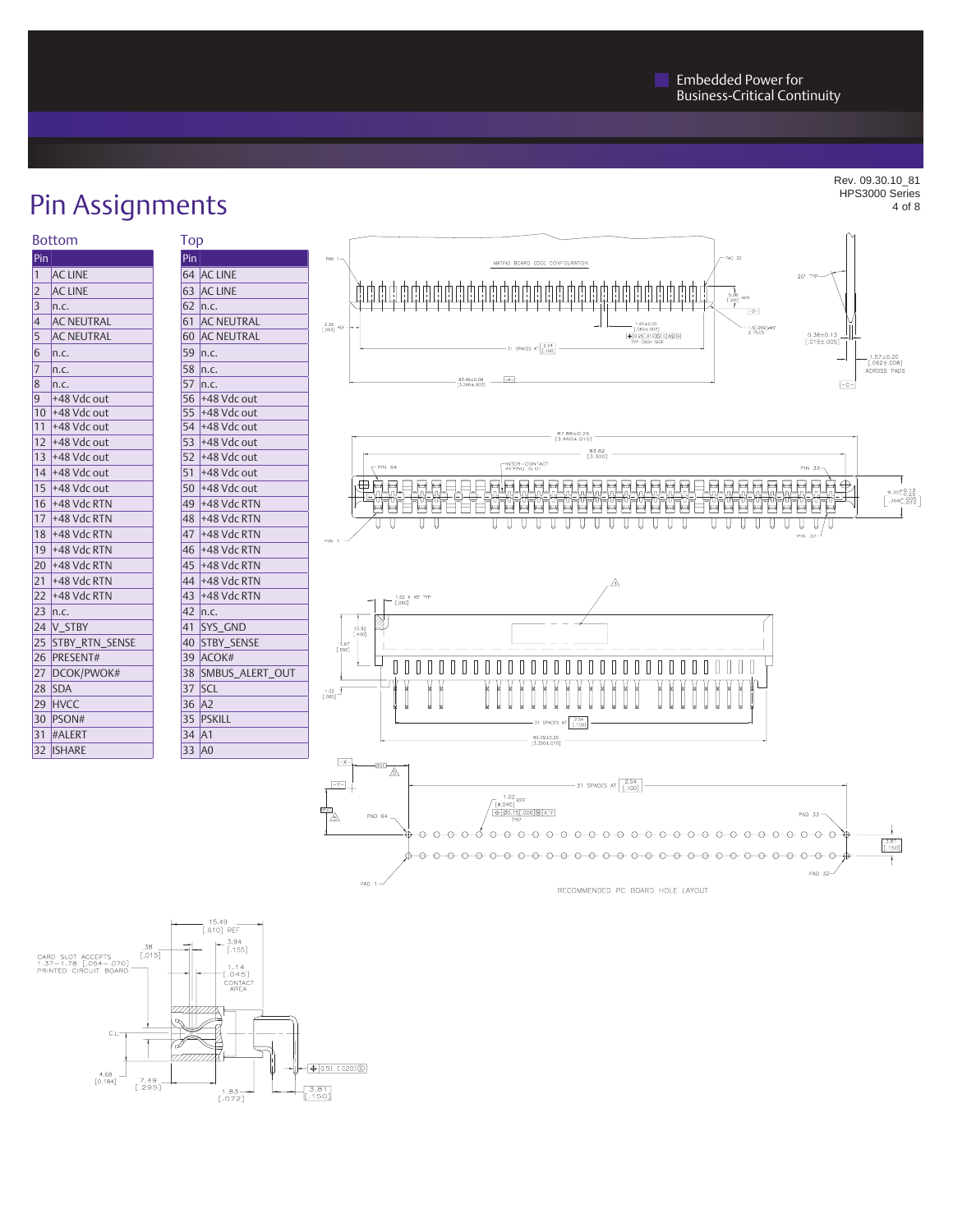Rev. 09.30.10\_81 HPS3000 Series 5 of 8



#### **Timing Diagram**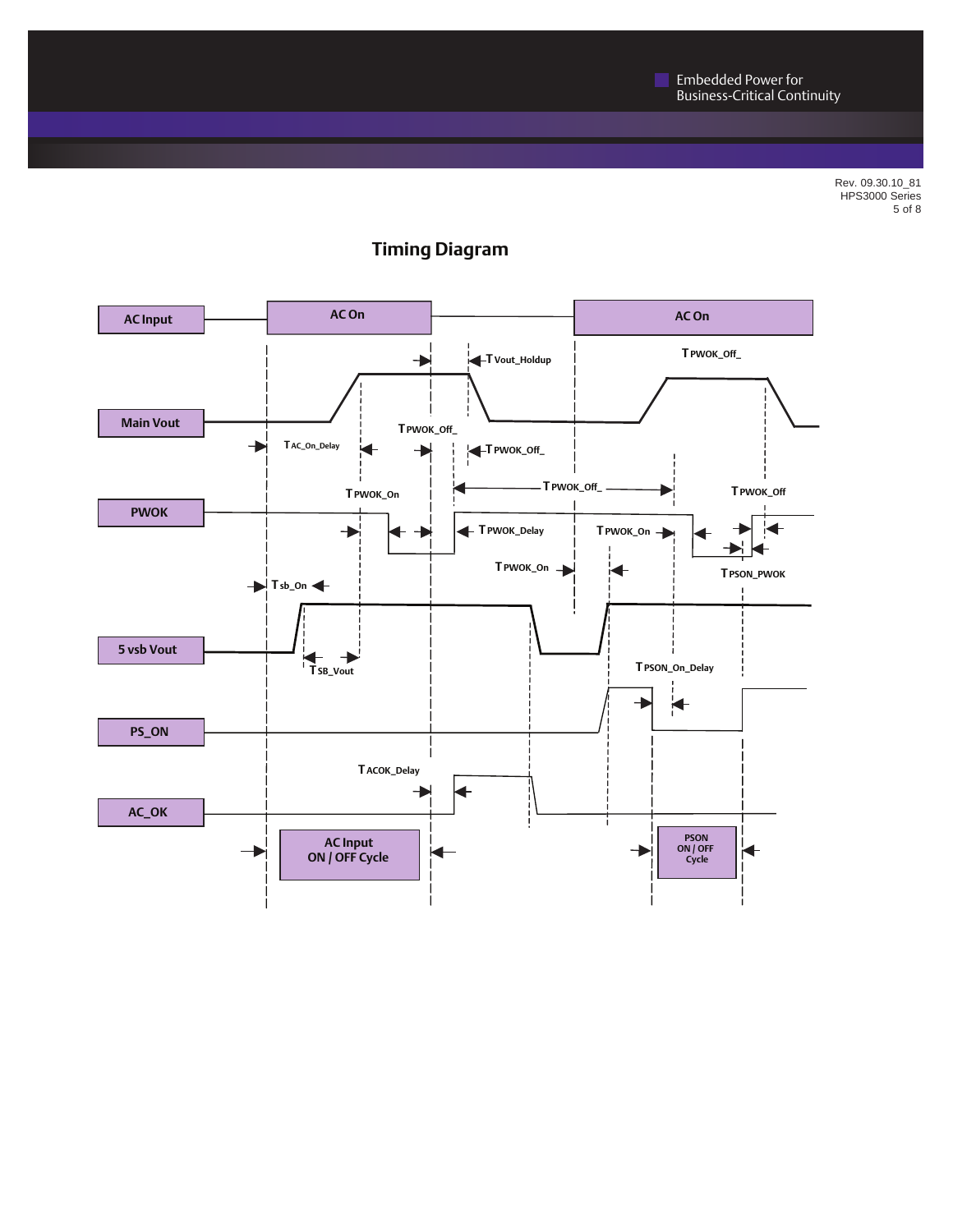Rev. 09.30.10\_81 HPS3000 Series 6 of 8

# Timing Signal Definitions

| Turn ON/OFF Timing |                                                                                                         |              |            |              |  |
|--------------------|---------------------------------------------------------------------------------------------------------|--------------|------------|--------------|--|
| <b>Item</b>        | <b>Description</b>                                                                                      | Min          | <b>Max</b> | <b>Units</b> |  |
| Tvout_rise         | 48 V Output rise time                                                                                   | 5            | 300        | msec         |  |
| Tsb_on_delay       | Delay from AC being applied to 5 Vsb being within regulation.                                           |              | 1500       | msec         |  |
| Tac_on_delay       | Delay from AC being applied to all output voltages being within<br>regulation.                          |              | 2000       | msec         |  |
| Tvout_holdup       | Time all output voltages, including 5 Vsb, stay within regulation<br>after loss of AC.                  | 10           |            | msec         |  |
| Tpwok_holdup       | Delay from loss of AC to de-assertion of PWOK                                                           | 5            |            | msec         |  |
| Tpson_on_delay     | Delay from PSON# active to output voltages within regulation<br>limits.                                 | 5            | 400        | msec         |  |
| Tpson_pwok         | Delay from PSON# de-active to PWOK being de-asserted.                                                   |              | 50         | msec         |  |
| Tacok_delay        | Delay from loss of AC input to de-assertion of ACOK#.                                                   | 10           |            | msec         |  |
| Tpwok_on           | Delay from output voltages within regulation limits to PWOK<br>asserted at turn on.                     | 100          | 1000       | msec         |  |
| Tpwok_off          | Delay from PWOK de-asserted to 48 V dropping out of regulation<br>limits.                               | $\mathbf{1}$ | 1000       | msec         |  |
| Tpwok_low          | Duration of PWOK being in the de-asserted state during an off/on<br>cycle using AC or the PSON# signal. | 100          |            | msec         |  |
| Tsb_vout           | Delay from 5 Vsb being in regulation to 48 V being in<br>regulation at AC turn on.                      | 50           | 2000       | msec         |  |

# Signals and Controls - All Models

### PSON #

The PSON# signal is required to remotely turn on/off the power supply. PSON# is an active low signal that turns on the 48 V power rail. When this signal is not pulled low by the system, or left open, the 48 V output turns off. The 5 Vsb output remains on. This signal is pulled to a standby voltage by a pull-up resistor internal to the power supply. The power supply fan(s) shall operate at the lowest speed.

| PSON# Signal Characteristic         |                                                                                                              |                  |  |  |
|-------------------------------------|--------------------------------------------------------------------------------------------------------------|------------------|--|--|
| Signal Type                         | Accepts an open collector/drain input from<br>the system. Pulled-up to the 5 Vsb located in<br>power supply. |                  |  |  |
|                                     |                                                                                                              |                  |  |  |
| $PSON# = Low$                       | ON                                                                                                           |                  |  |  |
| $PSON# = Open$                      | <b>OFF</b>                                                                                                   |                  |  |  |
|                                     | <b>MIN</b>                                                                                                   | <b>MAX</b>       |  |  |
| Logic level low (power supply ON)   | 0V                                                                                                           | 0.4V             |  |  |
| Logic level high (power supply OFF) | 2.40V                                                                                                        | 3.40V            |  |  |
| Source current, Vpson = low         |                                                                                                              | 4 <sub>m</sub> A |  |  |
| Power up delay: Tpson_on_delay      | 5 msec                                                                                                       | 400 msec         |  |  |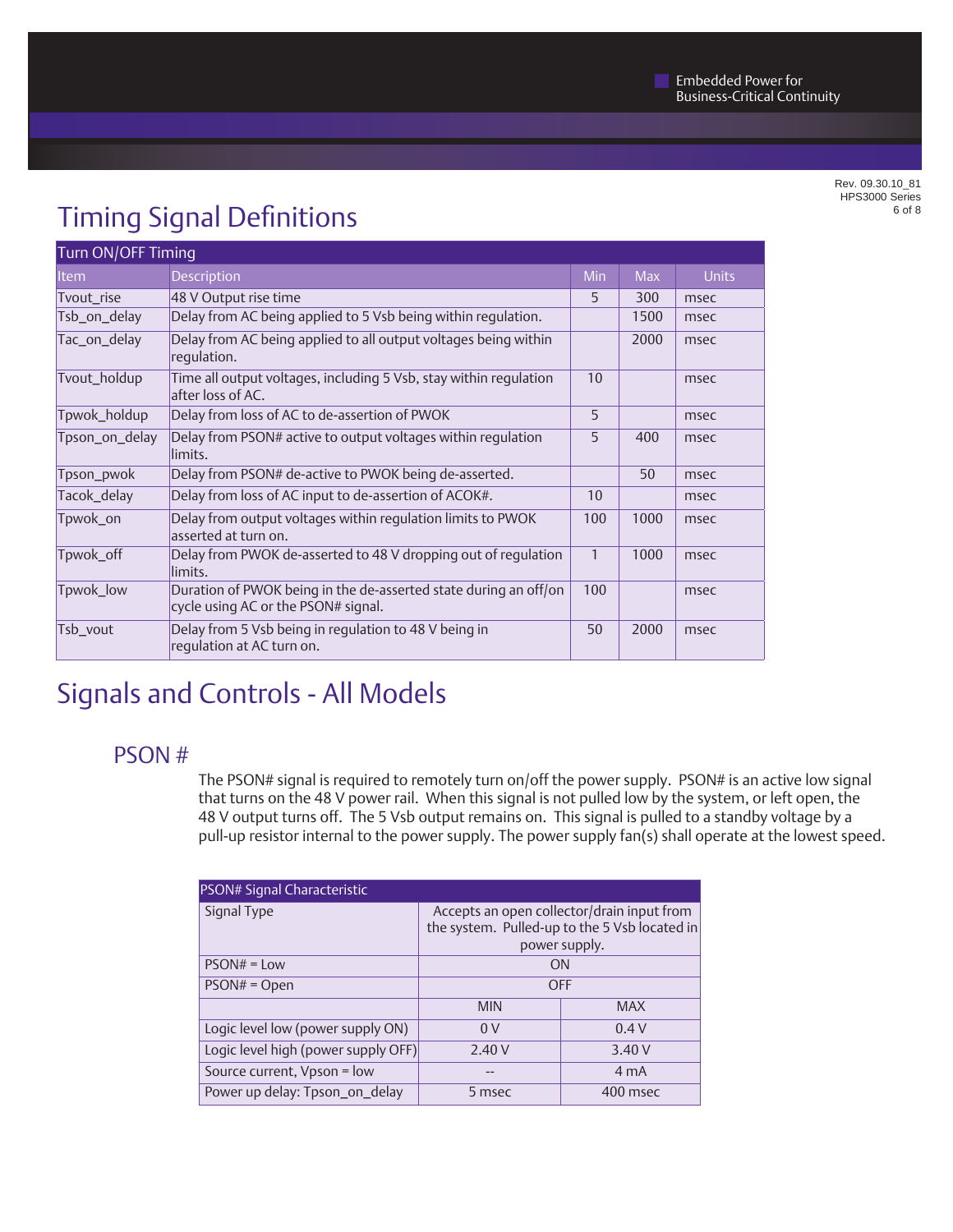## PWOK# (Power Good)

Rev. 09.30.10\_81 HPS3000 Series 7 of 8

PWOK# is a power good signal and will be pulled LOW by the power supply to indicate that both the outputs are above the regulation limits of the power supply. When any output voltage falls below regulation limits or when AC power has been removed for a time sufficiently long so that power supply operation is no longer guaranteed, PWOK will be de-asserted to a HIGH state. The start of the PWOK# delay time shall be inhibited as long as the 48 V output is in current limit or the 5 Vsb output is below the regulation limit.

| PSON# Signal Characteristic                                                                                       |                |                  |  |  |
|-------------------------------------------------------------------------------------------------------------------|----------------|------------------|--|--|
| Signal Type<br>Open collector/drain output from power<br>supply. Pullup to 5 Vsb external to the power<br>supply. |                |                  |  |  |
| $PWOK = High$                                                                                                     |                | ON               |  |  |
| $PWOK = LOW$                                                                                                      | <b>OFF</b>     |                  |  |  |
|                                                                                                                   | <b>MIN</b>     | <b>MAX</b>       |  |  |
| Logic level low voltage, Isink=4mA                                                                                | 0 <sup>V</sup> | 0.8V             |  |  |
| Logic level high voltage, Isource=200µA                                                                           | 2.0V           | 4.80 V           |  |  |
| Sink current, PWOK = low                                                                                          |                | 4 <sub>m</sub> A |  |  |
| Source current, PWOK = high                                                                                       |                | 2 <sub>m</sub> A |  |  |
| PWOK delay: T <sub>pwok on</sub>                                                                                  | 100 msec       | 1000 msec        |  |  |
| PWOK rise and fall time                                                                                           |                | $100$ $\mu$ sec  |  |  |
| Power down delay: T <sub>pwok off</sub>                                                                           | 1 msec         | 1000 msec        |  |  |

#### Power Supply Present Indicator (PRESENT#)

The PRESENT# signal is primarily used to provide a mechanism by which the host system can sense the number of power supplies physically present (operational or not). This pin is connected to ground in the power supply.

### AC INPUT Present Indicator (ACOK#)

The AC OK# signal is used to indicate presence of AC input to the power supply. This signal shall be connected to 5 Vsb through a resistor on the host system side. A logic "Low" level on this signal shall indicate AC input to the power supply is present. A Logic "High" on this signal shall indicate a loss of AC input to the power supply.

| Table 12<br><b>ACOK# Signal Characteristics</b> |                                                            |                  |  |  |
|-------------------------------------------------|------------------------------------------------------------|------------------|--|--|
| Signal Type                                     | Pull-up to 5 Vsb through a resistor in the host<br>system. |                  |  |  |
| $PRESENT# = Low$                                | Present                                                    |                  |  |  |
| $PRESENT# = High$                               | Not present                                                |                  |  |  |
|                                                 | <b>MIN</b>                                                 | <b>MAX</b>       |  |  |
| Logic level low voltage, Ising=4mA              | 0 <sup>V</sup>                                             | 0.8V             |  |  |
| Logic level high voltage, Isink=50µA            | 2.0V                                                       | 4.80 V           |  |  |
| Sink current, PRESENT# = Low                    |                                                            | 4 <sub>m</sub> A |  |  |
| Source current, PRESENT# = High<br>$50 \mu A$   |                                                            |                  |  |  |